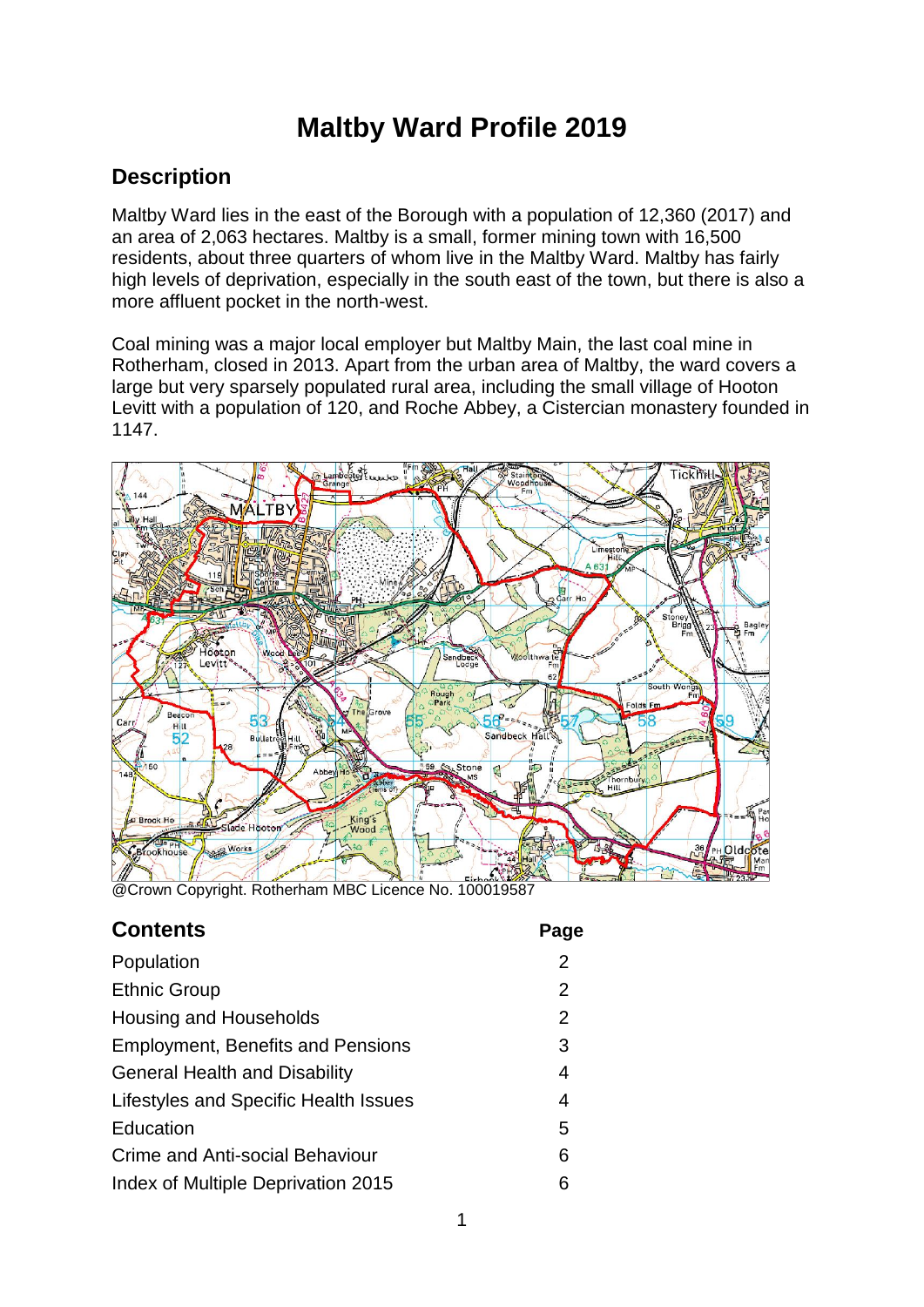# **Population by Age**

| 2017 Estimate | <b>Population</b> | Percentage | Rotherham |
|---------------|-------------------|------------|-----------|
|               |                   |            | Average   |
| Aged 0-15     | 2,490             | 20.1%      | 19.3%     |
| Aged 16-24    | 1,200             | 9.7%       | 9.9%      |
| Aged 25-44    | 2,880             | 23.3%      | 24.2%     |
| Aged 45-64    | 3,350             | 27.1%      | 27.2%     |
| Aged $65+$    | 2,440             | 19.7%      | 19.4%     |
| <b>Total</b>  | 12,360            | 100%       | 100%      |

**Population change** since 2011: - 242 (-1.9%) (Rotherham +1.8%)

The population of Maltby has reduced since 2011which reflects the lack of new housing in the ward combined with demolitions. The age structure of the population is close to the Rotherham average.

### **Ethnic Group**

| 2011 Census          | <b>Population</b> | Percentage | <b>Rotherham</b><br>Average |
|----------------------|-------------------|------------|-----------------------------|
| <b>White British</b> | 12,221            | 97.0%      | 91.9%                       |
| <b>Other White</b>   | 165               | 1.3%       | 1.7%                        |
| Mixed                | 108               | 0.9%       | 1.0%                        |
| Asian                | 76                | 0.6%       | 4.1%                        |
| <b>Black</b>         | 20                | 0.2%       | 0.8%                        |
| Other                | 12                | 0.1%       | 0.5%                        |
| <b>Total</b>         | 12,602            | 100%       | 100%                        |

3% of Maltby residents were from a BME community in 2011, well below the Borough average of 8.1%.

# **Housing and Households**

Dwellings in 2018: 5,510 (5,585 in 2011), Households in 2018: 5,285 (5,337 in 2011)

The number of dwellings in Maltby has reduced by 75 (-1.3%) since 2011 and there are 52 fewer households (-1.0%).

| 2011 Census           | <b>Detached</b> | Semi       | <b>Ferraced</b> | <b>Flats</b> | Total       |
|-----------------------|-----------------|------------|-----------------|--------------|-------------|
| <b>Owner Occupied</b> | 835             | 1.382      | 959             | 70           | 3,246(61%)  |
| <b>Social Rented</b>  | 40              | 475        | 394             | 196          | 1,105 (21%) |
| <b>Private Rented</b> | 100             | 259        | 466             | 161          | 986 (18%)   |
| Total                 | 975 (18%)       | 2.116(40%) | 1,819 (34%)     | 427 (8%)     | 5,337       |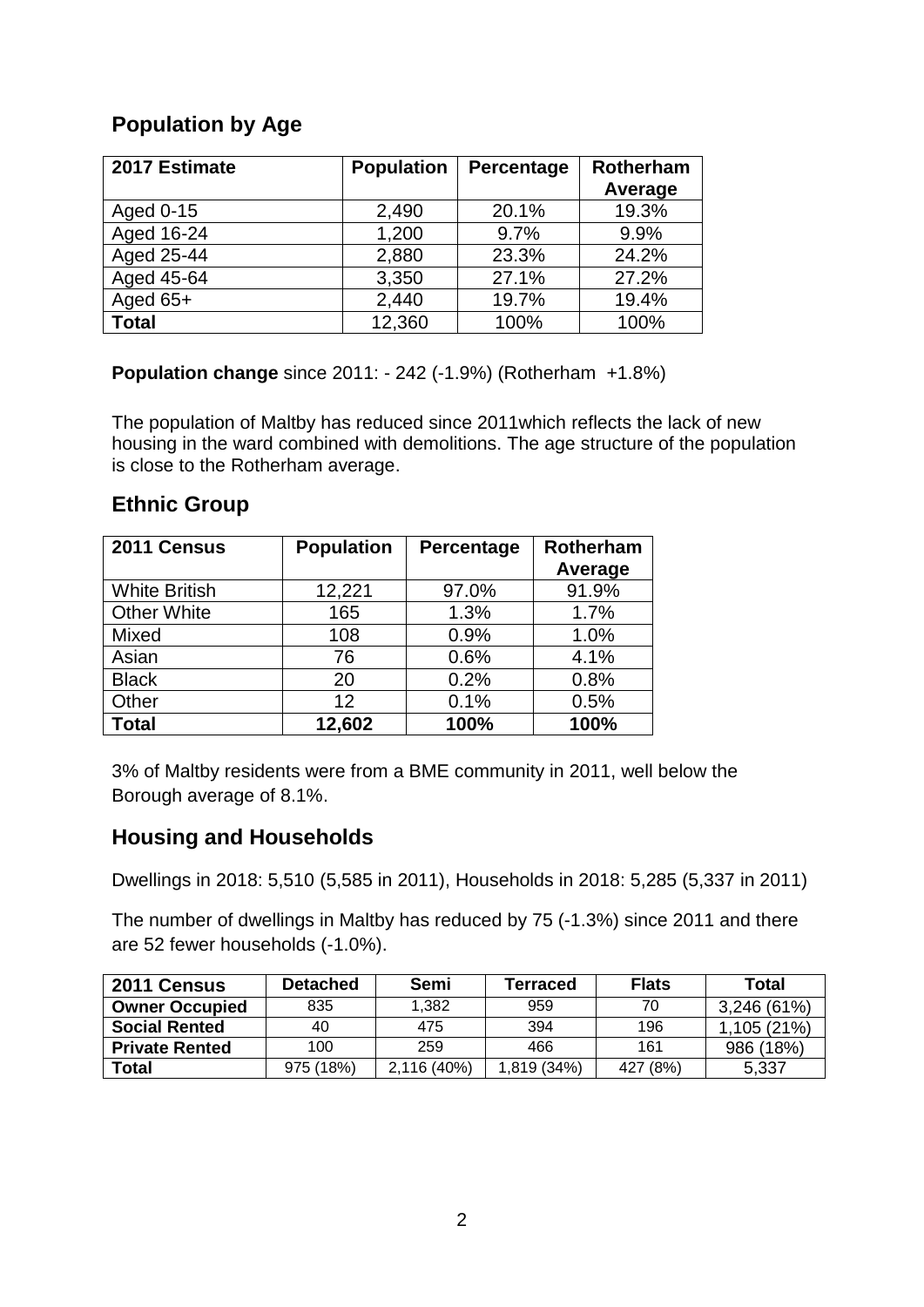Maltby has a diverse housing stock with a relatively high proportion of terraced houses which are of mixed tenure with almost half being rented. Most households are owner occupied but the private rented sector is larger than average and a significant proportion of social rented housing is rented from housing associations.

Council Rented Properties in 2017: 707 (602 houses and 105 flats), 12.9% of dwellings

# **Employment, Benefits and Pensions**

### **Employment by Industry**

| <b>Employment by Workplace</b>               | <b>Number</b> | <b>Percent</b> | <b>Rotherham</b> |
|----------------------------------------------|---------------|----------------|------------------|
| Located in the Ward (2017)                   |               |                | Average          |
| Manufacturing & Production                   | 125           | 5.2%           | 15.4%            |
| Construction                                 | 150           | 6.2%           | 7.9%             |
| Retail, Wholesale & Motor Trades             | 330           | 13.6%          | 15.3%            |
| <b>Transport &amp; Storage</b>               | 50            | 2.1%           | 4.9%             |
| <b>Accommodation &amp; Catering</b>          | 175           | 7.2%           | 5.8%             |
| Finance, Communications & Property           | 65            | 2.7%           | 4.6%             |
| Professional, Scientific & Technical         | 150           | 6.2%           | 6.8%             |
| <b>Business Administration &amp; Support</b> | 125           | 5.2%           | 8.8%             |
| <b>Public Administration</b>                 | 100           | 4.1%           | 5.8%             |
| Education                                    | 600           | 24.8%          | 8.8%             |
| Health                                       | 350           | 14.5%          | 12.7%            |
| Arts, Entertainment, Leisure & Other         | 200           | 8.3%           | 3.4%             |
| Total                                        | 2,420         | 100%           | 100%             |

Total Employment by Workplace in 2017: 2,420 (3,419 in 2011) - 999

Maltby has lost 29% of local jobs since 2011, largely due to the closure of Maltby Colliery in 2013. There is a low proportion of local employment in production industries and a high proportion employed in Education. Employment levels in the ward depend on opportunities in other areas as local jobs were only sufficient for 33% of the working age population.

### **Benefits and Pensions**

| <b>DWP Benefits (2018)</b>            | <b>Number</b> | Percentage | <b>Rotherham</b> |
|---------------------------------------|---------------|------------|------------------|
|                                       |               |            | Average          |
| <b>Working Age Population (16-64)</b> | 7,428         |            |                  |
| - Employment & Support Allowance      | 700           | 9.4%       | 7.4%             |
| - Job Seekers Allowance               | 135           | 1.8%       | 1.5%             |
| - Income Support                      | 260           | 3.5%       | 2.1%             |
| - Carers Allowance                    | 344           | 4.6%       | 3.7%             |
| - Universal Credit                    | 179           | 2.4%       | 1.9%             |
| Total on working age benefits         | 1,618         | 21.8%      | 16.6%            |
| <b>State Pensioners</b>               | 2,284         |            |                  |
| - Pension Credit                      | 409           | 17.9%      | 16.3%            |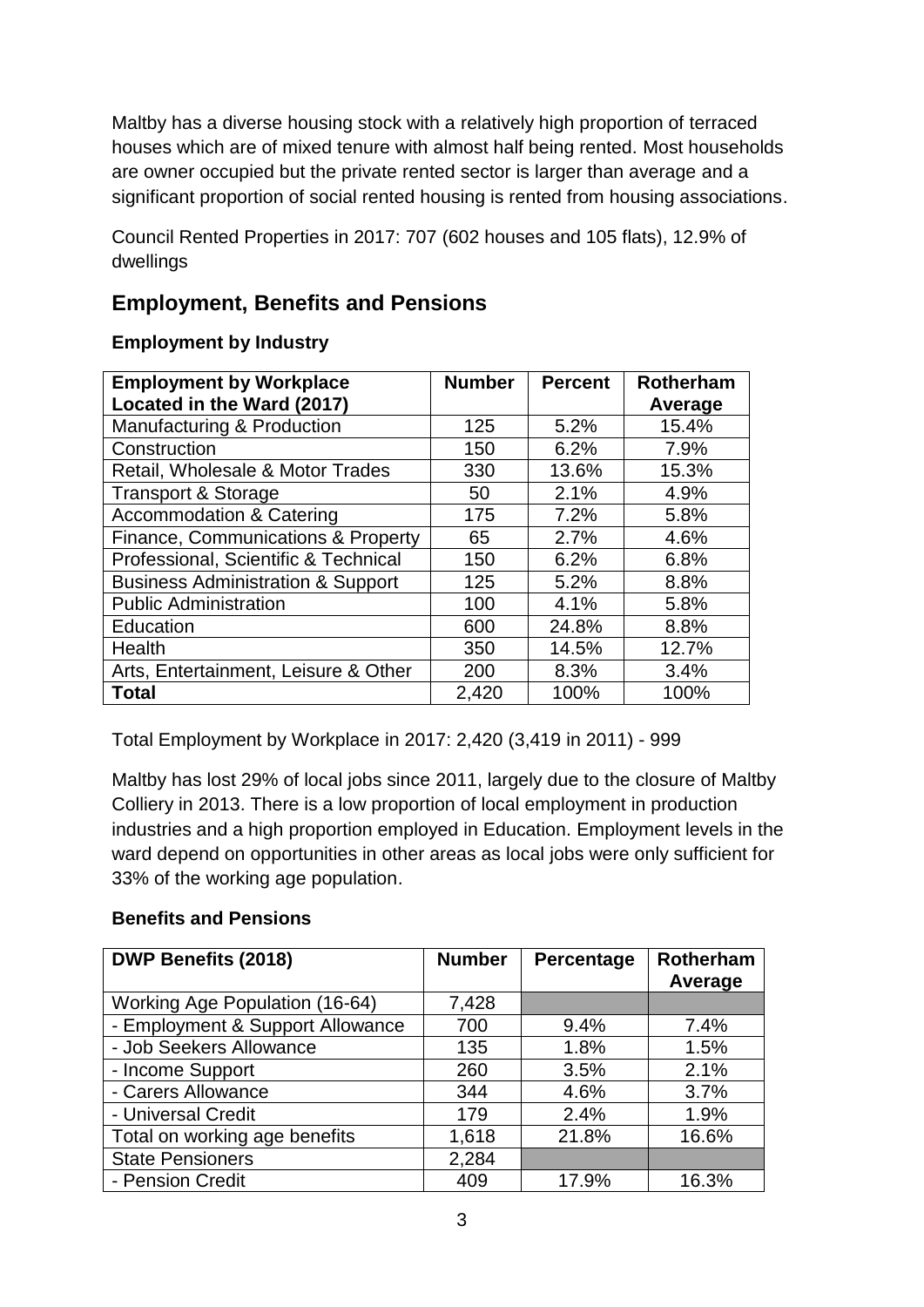The proportion of people claiming benefits of all types in Maltby is above the Rotherham average, particularly those of working age.

### **Child Poverty 2016 (HMRC)**

| Children aged 0-15: 2,505 | Children in low income families: 675 (26.9%) |
|---------------------------|----------------------------------------------|
|                           | (Borough 21.8%, England 17%)                 |

Child poverty in Maltby is well above the Borough average.

### **General Health and Disability**

General Health bad or very bad (2011): 9.1% (Rotherham 7.6%, England 5.5%)

Limiting Long Term Illness or Disability (2011): 24.4% (Rotherham 22%, England 17.6%)

| <b>DWP Disability Benefits (2018)</b>    | <b>Number</b> | Percentage | Rotherham<br>Average |
|------------------------------------------|---------------|------------|----------------------|
| - Attendance Allowance (aged 65+)        | 316           | 13.0%      | 13.6%                |
| - Disability Living Allowance (all ages) | 615           | 5.0%       | 4.5%                 |
| - Personal Independence Payment (16-64)  | 587           | 7.9%       | 6.6%                 |
| <b>Total on Disability Benefits</b>      | 1,518         | 12.3%      | 11.1%                |

Maltby had rates of poor health and disability above the Borough average in 2011 and much higher than the national average, reflected in higher claim rates for disability benefits.

# **Lifestyle and Specific Health Issues**

Three-quarters of health and lifestyle indicators are worse (have higher rates) than Rotherham average. Additionally, nearly a quarter of indicators are significantly worse than the Rotherham average, including emergency hospital admissions, hospital stays for self-harm and alcohol-related harm, and death rates particularly premature deaths. The period data relates to is shown as (a) to (e) below and explained in the notes.

**Compared to Rotherham average, Maltby ward is better for** (has lower rates/less): low birth weight births (a); deliveries to teenage mothers (d); and occasional smokers aged 11-15 (c).

In contrast, **Maltby ward is worse for** (has higher rates/more): young people smoking regularly (aged 15, 16-17) (c); hospital admissions for injuries in children and young people aged under 15 and 15-24 (d); emergency hospital admissions (coronary heart disease (CHD), stroke, myocardial infarction, and chronic obstructive pulmonary disease (COPD)) (d); incidence of colorectal and prostate cancer (a); hospital stays for self-harm and alcohol-related harm (d); premature deaths (aged less than 75) from all causes, particularly circulatory diseases and CHD (a); and deaths (all ages) from all causes, particularly cancers, circulatory diseases, CHD,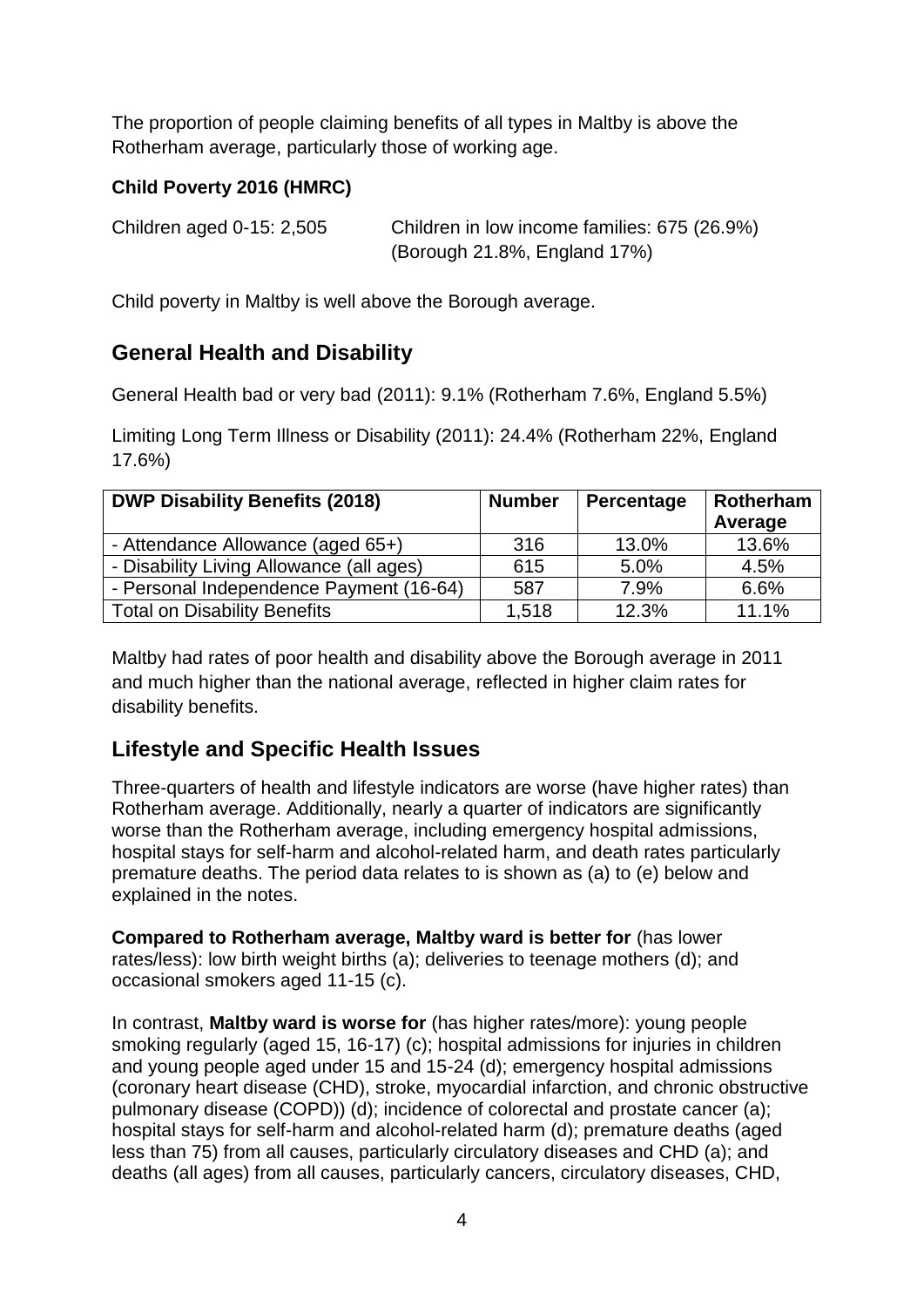stroke and respiratory diseases) (a). Maltby also has particularly high rates of deaths of people aged under 65 years (a). As a consequence, life expectancy at birth is around 2–2½ years lower than the Rotherham average (a).

The Top 5 better and worse indicators are shown below (see Notes):

### Better than Rotherham average

Low birth weight births (2011-2015) 2.2%, (Rotherham 3.4%, England 2.8%) Deliveries to teenage mothers (2011/12-2015/16) 1.2% (Rotherham 1.6%, England 1.1%)

Occasional smokers\* aged 11-15 (2009-2012) 1.2% (Rotherham 1.4%, England 1.5%)

Emergency admissions in under 5s (per 1,000) (2011/12-2015/16) 146.4 (Rotherham 160.4, England 149.2) (less than 10%)

Incidence of breast cancer (2011-2015) 85 (Rotherham 93) (less than 10%)

### Worse than Rotherham average

Deaths from stroke (2011-2015) 158 (Rotherham 100) Emergency hospital admissions for COPD (2011/12-2015/16) 267 (Rotherham 183) Hospital stays for self-harm (2010/11-2014/15) 123 (Rotherham 86) Premature deaths\*\* from all causes (2011-2015) 140 (Rotherham 114) Hospital stays for alcohol-related harm (2011/12-2015/16) 131 (Rotherham 111)

#### *Also of importance:*

Deaths from all causes, Premature deaths under 65 years old, and Emergency admissions from all causes are all significantly higher than Rotherham average.

#### *Notes*

*Hospital admissions, cancer incidence and death rates are standardised to England (England = 100) A ratio less than 100 is relatively better, more than 100 is relatively worse.*

*These are based on 5 years data to produce robust rates at ward level.*

*Deaths and cancer incidence data based on 2011-2015, hospital admissions/stays 2011/12-2015/16. Data periods: (a) 2011-2015 (b) 2013/14-2015/16 (c) 2009-2012 (d) 2011/12-2015/16 (e) 2006-2008. Data represents persons all ages unless otherwise specified.*

#### *\*Modelled prevalence (based on socio-demographic profile and small area population data) \*\*Persons aged under 75.*

*'better' and 'worse' based on differences over 10% from Rotherham average. Top 5 – Based on statistically significant or largest differences from Rotherham value. Ordering difficult due to comparing different measures (rates, percentages, ratios, life expectancy)* (less than 10%) – Indicators in the top 5 but difference from Rotherham is less than 10%.

### **Education**

Local Secondary Schools: Maltby Academy

Good Development at Age 5 - 2013/14: 59% (Rotherham 62.2%, England 60.4%)

Key Stage 2 Level 4 in Reading, Writing & Maths 2014: 71.3% (Rotherham 77%, England 78%)

5+ GCSE inc English & Maths - 2013/14: 49.4% (Rotherham 56.8%, England 56.6%)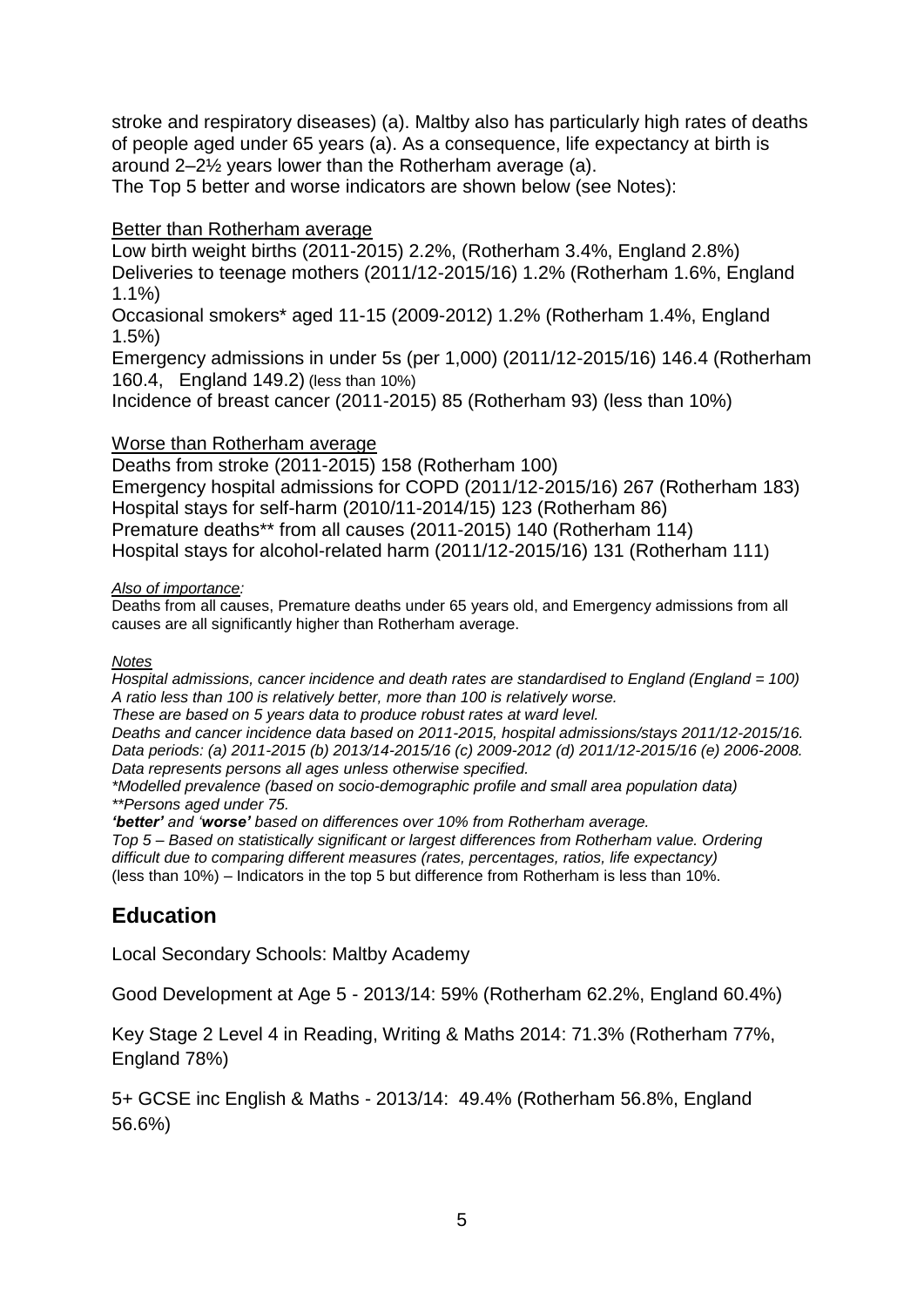Primary and secondary attainment in 2014 was below the Rotherham and national averages.

Highest Level of Qualification (2011 Census): Degree or diploma 12.1% (Rotherham 17.4%, England 27.4%) No Qualifications 34.5% (Rotherham 29.8%, England 22.5%)

# **Crime and Anti-Social Behaviour (ASB)**

Recorded Crime (2018/19): 1,289 (104.3 per 1,000 population) (Rotherham 98.6) Recorded ASB (2018/19): 281 (22.7 per 1,000 population) (Rotherham 24.3)

Recorded crime in Maltby is slightly above the Rotherham average although the rate of ASB is slightly below average.

# **Index of Multiple Deprivation 2015**

The Index of Multiple Deprivation (IMD) is a Government index for all areas in England. The 2015 index uses 37 indicators across 7 deprivation domains (themes) with a 2013/14 baseline. The IMD is only produced for Lower-level Super Output Areas (SOAs) of which there are 167 in Rotherham (around 8 per ward) and 32,844 in England, each with around 1,500 people. SOAs are ranked across England where 1 is the most deprived. Any rank below 3,285 indicates that an area is within the 10% most deprived areas of England.

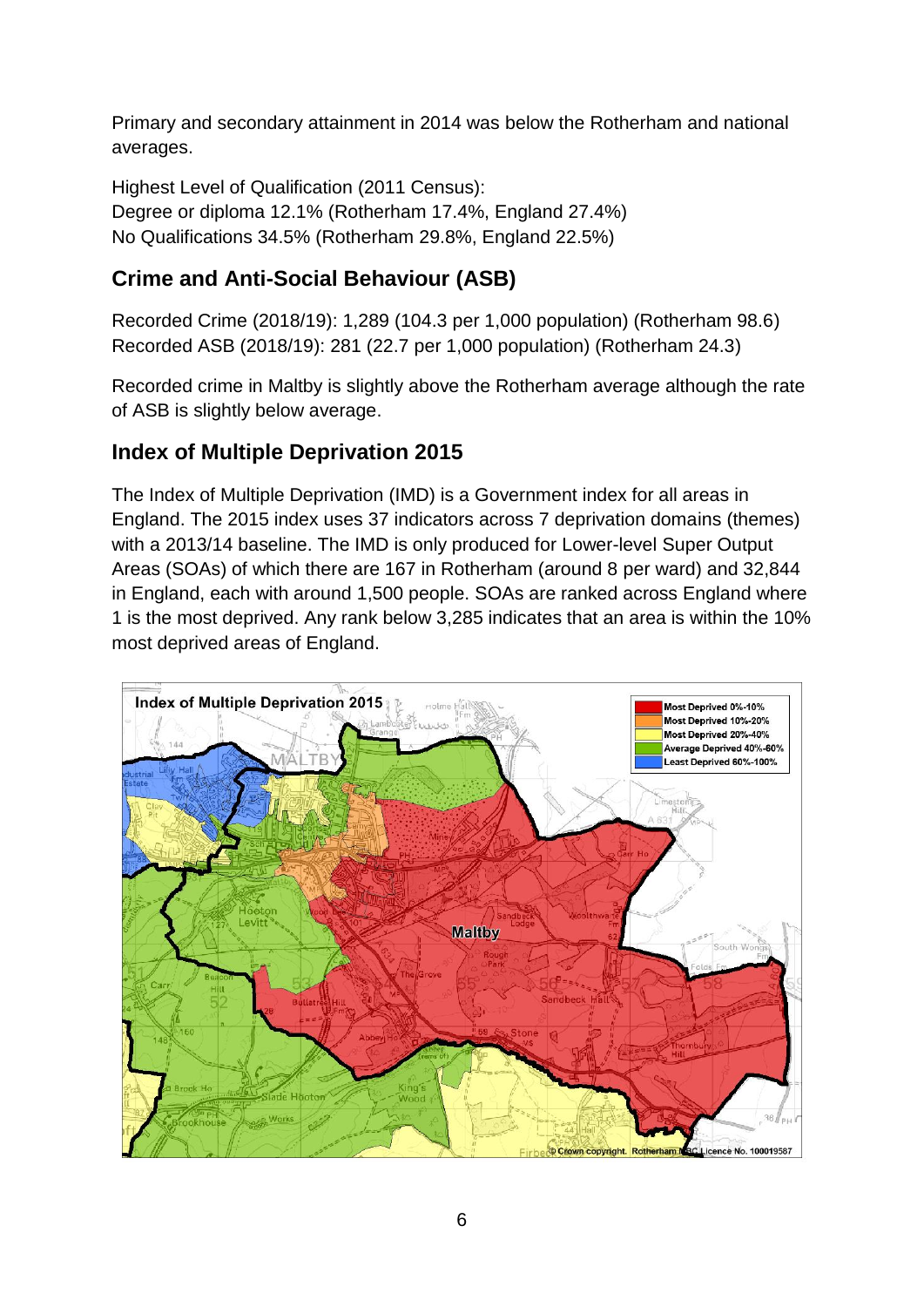### **Deprivation in Maltby**

Deprivation levels in Maltby generally rise from west to east although most of the ward is more deprived than the Rotherham average. South east Maltby is the most deprived part of the ward, within the most deprived 6% of England. Deprivation is also high in north east and central Maltby, in the most deprived 16%. The least deprived part of the ward is Dale Hill in the north west, an area of modern private housing, significantly less deprived than the national average.

| <b>Indices of Deprivation 2015</b> |                |                                  |                |                      |
|------------------------------------|----------------|----------------------------------|----------------|----------------------|
| <b>Deprived of Income</b>          | <b>Persons</b> | <b>Income</b><br><b>Deprived</b> | <b>Percent</b> | Rotherham<br>Average |
| All People                         | 11,695         | 2,876                            | 24.6%          | 18.7%                |
| Children aged 0-15                 | 2,452          | 775                              | 31.6%          | 24.3%                |
| Working Age 16-60/64               | 7,020          | 1,517                            | 21.6%          | 16.6%                |
| Older People 60/65+                | 2,861          | 584                              | 20.4%          | 19.0%                |

Income deprivation is above average in Maltby for all age groups, for children and working age adults, the rates are 30% higher than average. Older people are relatively less income deprived but still above average.

|           | <b>SOA Code   SOA Local Name</b>   | <b>IMD Score</b> |        | <b>IMD Rank   IMD Percentile</b> |
|-----------|------------------------------------|------------------|--------|----------------------------------|
| E01007764 | <b>Maltby East: Birks Holt</b>     | 64.2             | 597    | 2%                               |
| E01007760 | <b>Maltby East: Muglet Lane</b>    | 51.8             | 1.920  | <b>6%</b>                        |
| E01007763 | <b>Maltby Town Centre</b>          | 43.7             | 3.485  | 11%                              |
| E01007759 | <b>Maltby East: Highfield Park</b> | 37.9             | 5,167  | <b>16%</b>                       |
| E01007758 | <b>Maltby East: Salisbury Rd</b>   | 31.5             | 7,521  | 23%                              |
| E01007762 | <b>Maltby West: High School</b>    | 21.0             | 13,432 | 41%                              |
| E01007757 | <b>Maltby East - Grange Lane</b>   | 20.6             | 13,745 | 42%                              |
| E01007755 | <b>Maltby West - Dale Hill</b>     | 11.6             | 22,242 | 68%                              |

The IMD is not published for wards but the average SOA score in Maltby is 36.6, well above the Rotherham average score of 28.3, with an SOA equivalent rank of 5,584.